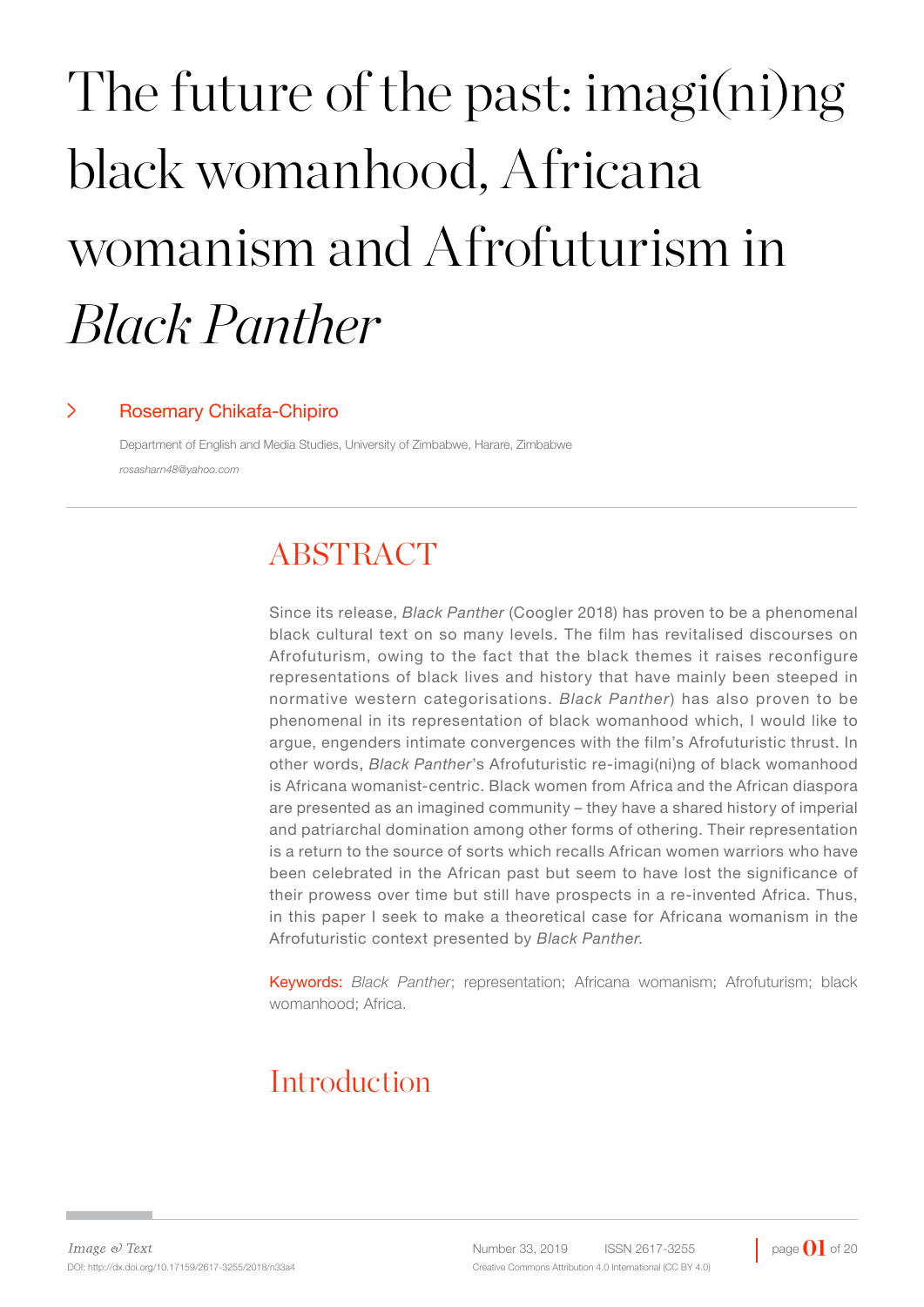While Afrofuturism presents black themes such as slavery, apartheid, othering, marginalisation in the African and the diaspora context, history, colonisation, postcolonisation and decolonisation as viewed and (re)conceptualised and (re)articulated through the dual lenses of technoculture and science fiction (Dery 1994), these themes also inform Africana womanism in large part. Africana womanism, like Afrofuturism, covers the same black themes in the African and diaspora context but with black women at the centre. Africana womanism as designed by Clenora Hudson-Weems (1998) is for women of African descent and their experiences but is not only concerned about black women but about the wholeness of black peoples; that is, race, class and sex. At the core of Africana womanism's eighteen characteristics of an Africana woman are concerns for self-articulation, social commitment, communal empowerment and interpersonal connection (Tounsel 2015). Africana womanism is also a reclamation theoretical perspective that seeks to reclaim black women's identities and subjectivities in the face of western feminist hegemonies (hooks 1992; Hudson-Weems 1993). From an Africana womanist perspective, black men and women from Africa and the African diaspora are united by their shared history and their gender relations are largely informed by a spirit of unity in struggle.

Afrofuturism is also understood to be an extension of the historical recovery projects that the black Atlantic intellectuals have engaged in for well over 200 years (Yaszek 2009:47). Afrofuturism, as defined by Mark Dery (1994) and Womack (2013) among other Afrofuturist scholars, refers to cultures of resistance that are born out of reflections on the not so glorious African past and the consequent re-imaginations of African futures – in Africa and the African diaspora. Afrofuturism is understood as an artistic aesthetic and framework for critical theory that employs 'science-fiction, historical fiction, speculative fiction, fantasy, Afrocentricity and magic realism with non-western beliefs' (Womack 2013:9). At the heart of these components is Afrofuturism's intersection of imagination, technology, the future and liberation (Womack 2013:9). Scholars including Womack (2013), Dery (1994), Eshun (2003), and Dean and Andrews (2016) among others also speak to an understanding of Afrofuturism as a resistance movement that employs the imagination in inverting conventional thinking, destabilising previous analysis of blackness and creating an African space in the future.

Of Afrofuturist and Africana womanist interest in *Black Panther* is the way that the film engages gender roles and the implications this may have on theorising on gender and the place of black womanhood in the African futures discourse. To engage this aspect, the paper utilises Africana womanism and Afrofuturism as critical frames of engagement. I posit that the convergences between Afrofuturism and Africana womanism need to be engaged further as a way of re-discoursing and re-theorising the black woman experience. Thus, placing Africana womanism in dialogue with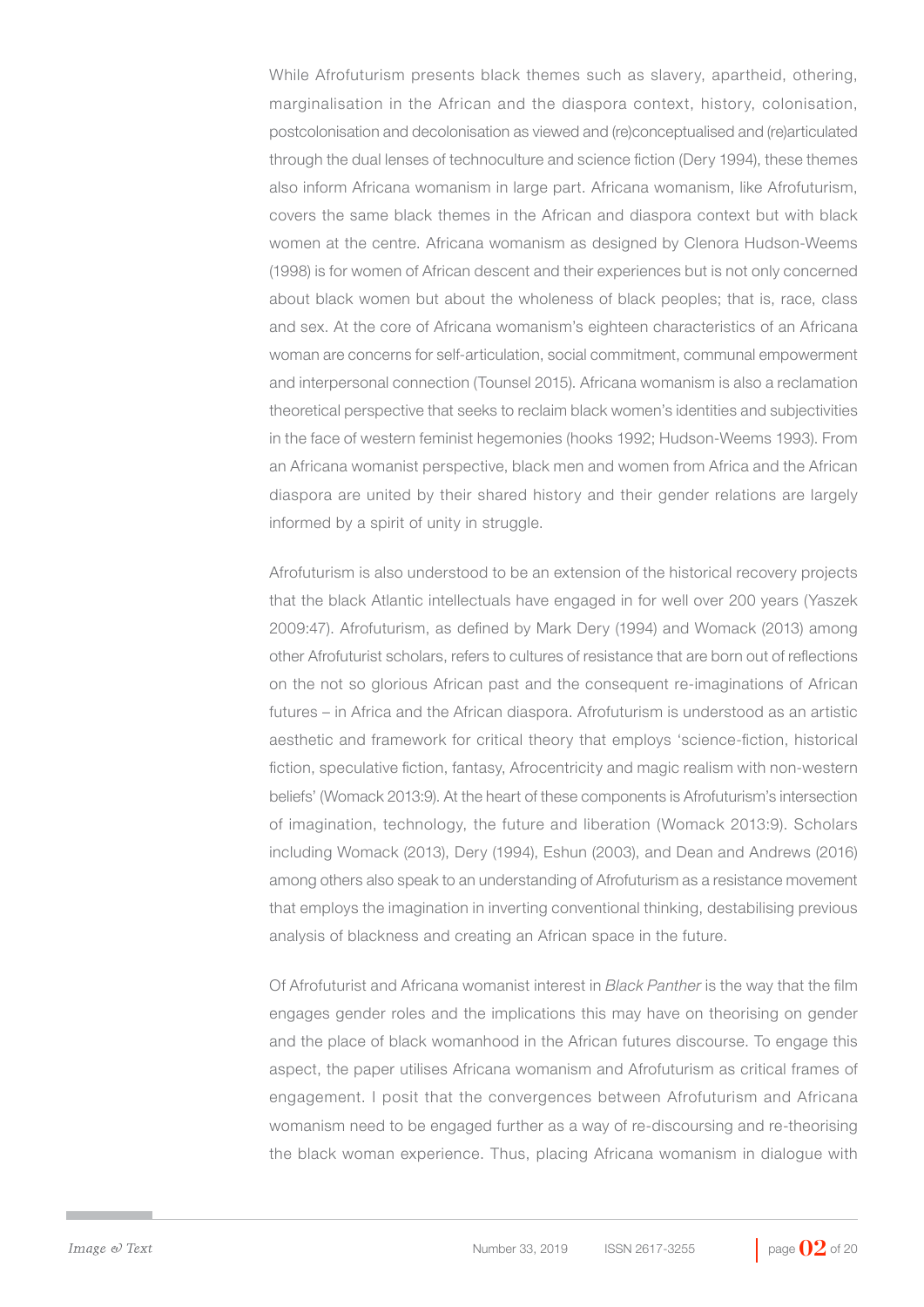Afrofuturism in *Black Panther* offers a nuanced angle from which to engage these intersections which are also apparent in the wide-reaching 'affective cords (subjective experience) and social struggles (collective historicity)', (de B'beri 2011), represented by narrative imaginations of race, rights and gender in global discourses. In essence, the interconnections between Africana womanism and Afrofuturism in *Black Panther* speak to much more than the African and African diaspora interface but to other political discourses including postcolonial subjectivity and decolonisation.

The essence of this paper lies in the significance of *Black Panther* itself. The film has come in the wake of discourses on representations of blackness that more often than not are continuously steeped in normative western categorisations. When asked on how the response to *Black Panther* has been framed around tensions in the diaspora, such as the representation of Africa, the role of "real" Africans versus African American fantasies, the tension and/or limits of black nationalism and pan-Africanism, Reynaldo Anderson states that although there is a lot of misinformation going round among interested parties, blacks have interests that have to be attended to and they should instead work against the educational, historical, and the political-economic designs of the white Atlantic and their allies who instilled in Africans of the diaspora and Africans on the continent a slave mentality and colonised mentality respectively (The Black Scholar 2018 [sp]). In that regard, there is substantial black scholarship that has uplifted works on counter-hegemonic expressions of racial identity especially those that re-imagine racial progress and racial identities in new and provocative ways as represented in science fiction and comics among a number of futuristic texts (Nama 2009; White 2018; Ringer 2016).

However, another scholar, Michelle M Wright (2013) poses that tensions in the diaspora are manifest in black scholarship where diaspora studies reveal 'the limits of authentic heteronormativity in African diaspora discourse'. By heteronormativity is meant 'a set of assumptions on the "natural" formations of communities as well as how key terms such as resistance and oppression are defined and measured' (Wright 2013: 7). She further postulates that heteronormativity justifies narrations of diaspora wholly through men by assumptions that heterosexual male bodies are active agents who create history while heterosexual female bodies are passive objects that simply lives it (Wright 2013:7). Wright makes the point that dominant African diasporic discourse interpellates black subjects differently and more so, through gender and sexuality (Wright 2013:10). This is of high interest to this study as *Black Panther* posits new dimensions from which to speak to the expression of heteronormativity in general (as referenced above), heteronormativity in a gendered sense, and the question of authenticity.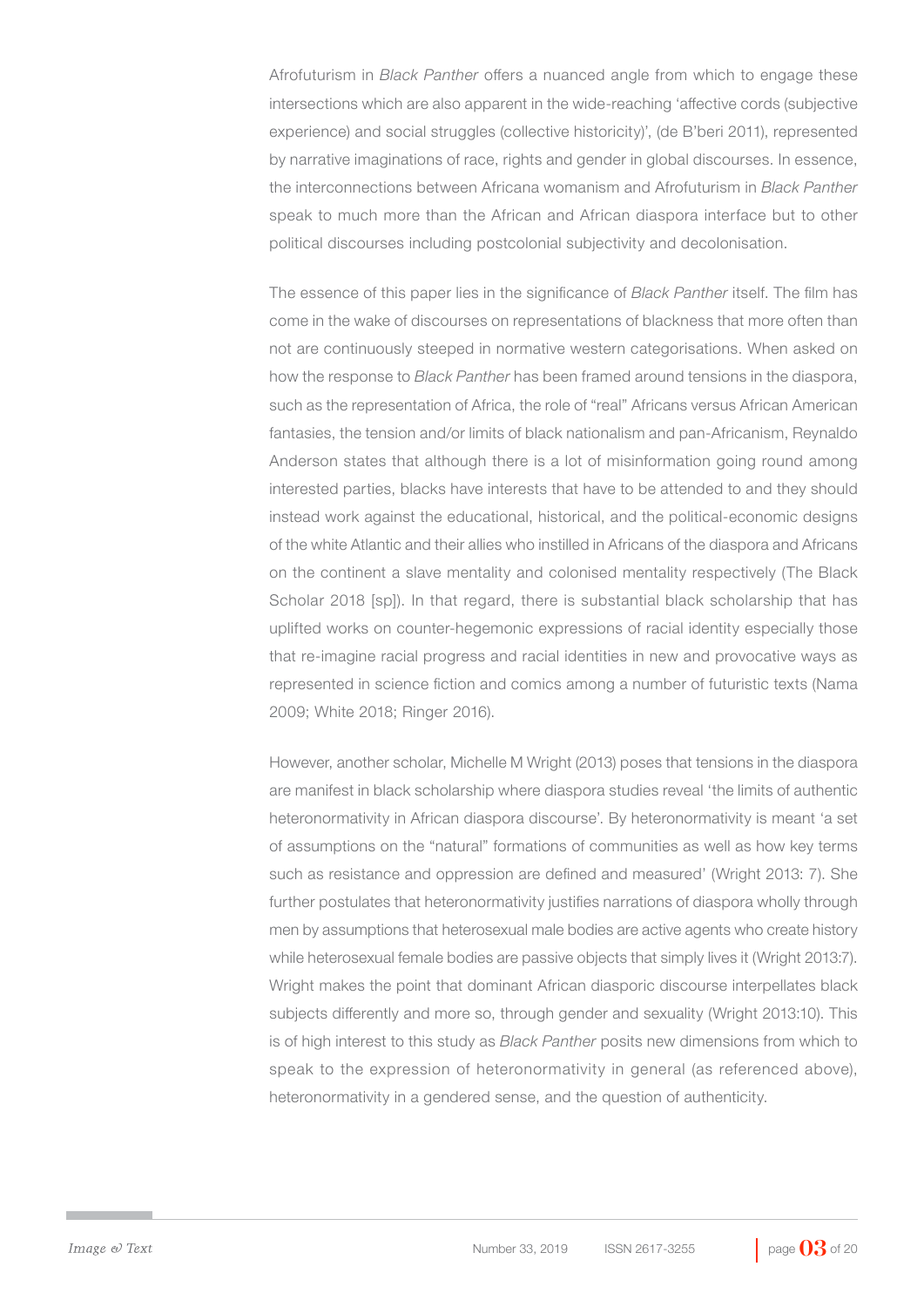Mark Dery (1994:180) opines that the notion of Afrofuturism raises a troubling antimony and asks whether a community whose past has been deliberately erased and whose energies have subsequently been consumed by searches for a legible trace of its history can imagine possible futures. This is a question that *Black Panther*, as an Afrofuturistic work of art, seems to answer. What is apparent in Afrofuturistic works is that in setting out on a reclamation project, they do more than combat the erasure of black subjects from western history, they also institute the discourse of authenticity on the black subject's experiences and the way those experiences embody the dislocation felt by many modern peoples (Yaszek 2006). Moreover, as intimated by Dean and Andrews (2016) the methods and ideologies of Afrofuturism are situated in diverse bodies of cultural knowledge including mysticism, technology, new age spirituality, human and posthuman identity, and the futurity of race, sexuality and gender roles. I am in agreement with Eshun's (2003:289) view that capital continues to function through the dissimulation of the imperial archive and that in the contemporary moment power also functions through the envisioning, management and delivery of reliable futures as posited in *Black Panther*.

In this vein, the study posits that there are convergences between Africana womanism and Afrofuturism in *Black Panther* and these speak to the African and African diaspora interface, postcolonial subjectivity and decolonisation. The representations of women in *Black Panther* is a return to the source of sorts which recalls African women warriors who have been celebrated in the African past but seem to have lost the significance of their prowess over time but still have prospects in a re-invented Africa. Thus, in this paper I seek to make a theoretical case for Africana womanism in the Afrofuturistic context presented by *Black Panther*.

## Imagining black womanhood in *Black Panther*

The first point of departure that this study seeks to take in the critique of imaginations of black womanhood is that *Black Panther*'s Afrofuturistic re-imagining of black womanhood is Africana womanist-centric. Black womanist scholarship has been at pains to call for and upend texts that speak to the importance of black women's subjectivities in diverse works of art including comics. This range of scholarship has since celebrated the role of black women in science fiction from Octavia Butler's works to the roles of female heroes such as Storm in the *X-Men*. These works have attempted to subvert general heteronormative narratives that have limited the experiences of black womanhood at the margins of claims to black authenticity as previously intimated through reference to Wright's work (Wright 2013). In spite of these attempts most of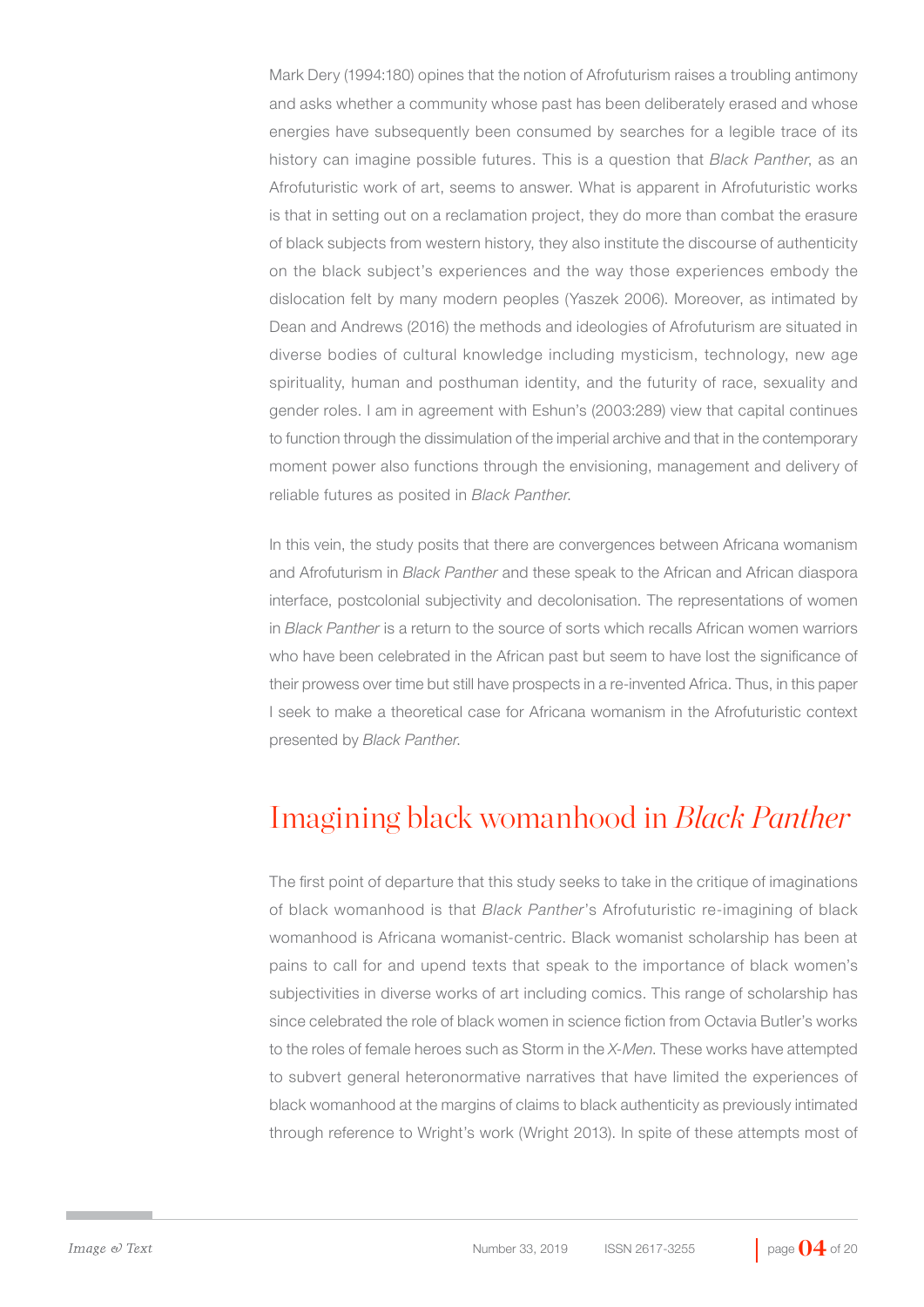the narratives have remained confined to the gendered heteronormative hierarchy that displaces black women from central and significant roles outside of the superimposition of black males.

*Black Panther* film reviews and scholarship has paid homage to how the film has distinguished itself in its representations of not only blackness but black womanhood (Hardawa 2018; Pulliam-Moore 2018; Faithful 2018; Anyabwile 2018). These critics argue that *Black Panther* has engendered a new discourse in representations of black men and women thereby presenting the black experience itself as multifaceted, complex, and subjective in such a way as to permit an innumerable variety of forms that ultimately reflects that the black experience is not a singular, monolithic entity (Faithful 2018:12). Critics have highlighted both the negative and positive aspects of the film's representations of women with the positive mostly outweighing the negative.

Following the criticisms on *Black Panther'*s presentation of women, I argue that the film has made significant progress in re-imagining and re-situating black womanhood within and even outside the general heteronormative hierarchy. Aside from being Africana womanist, *Black Panther* is arguably a postcolonial, Afrocentric and de-colonial reinstitution of a pre-colonial African past undertaken by means of traversing a ubiquitous African colonial past and through a de-colonial African present and imagined future in the face of modernity. Hence, my utilisation of the phrase 'the future of the past' in the text of the title. By looking to the past through Afrofuturism, the film institutes a "sankofa" moment of returning to the source in order to chart a viable future. The film narrative evokes myth as it looks to Africa as the origin and authentic source of African diasporic identity through the rise of a mystical Wakanda from an Africa that was hit by a meteorite made of vibranium and the subsequent unity of the four tribes that eventually became Wakanda. The initial agency towards the protection of Wakanda against the outside world from N'Jobu's betrayal is heralded by the preceding of King T'Chaka's entry into N'Jobu's house by the two "Grace Jones" looking Dora Milajes. This heralds the centrality of black womanhood in the power dynamics of Wakanda that runs through the film.

From an Africana womanist perspective, black and/or Africana gender roles are complementary. Africana womanism appeals to the black male-female unity in struggle that was inculcated by black subjection to slavery and colonialism under white imperial domination. The aspects of male compatibility and being in concert with male in struggle are contentious in the way they raise debates on whether *Black Panther*  really succeeds in situating black womanhood outside the confines of gendered heteronormativity. First and foremost, male compatibility assumes heterosexual relations as the norm in patriarchal Africana cultures. This necessarily places limits on the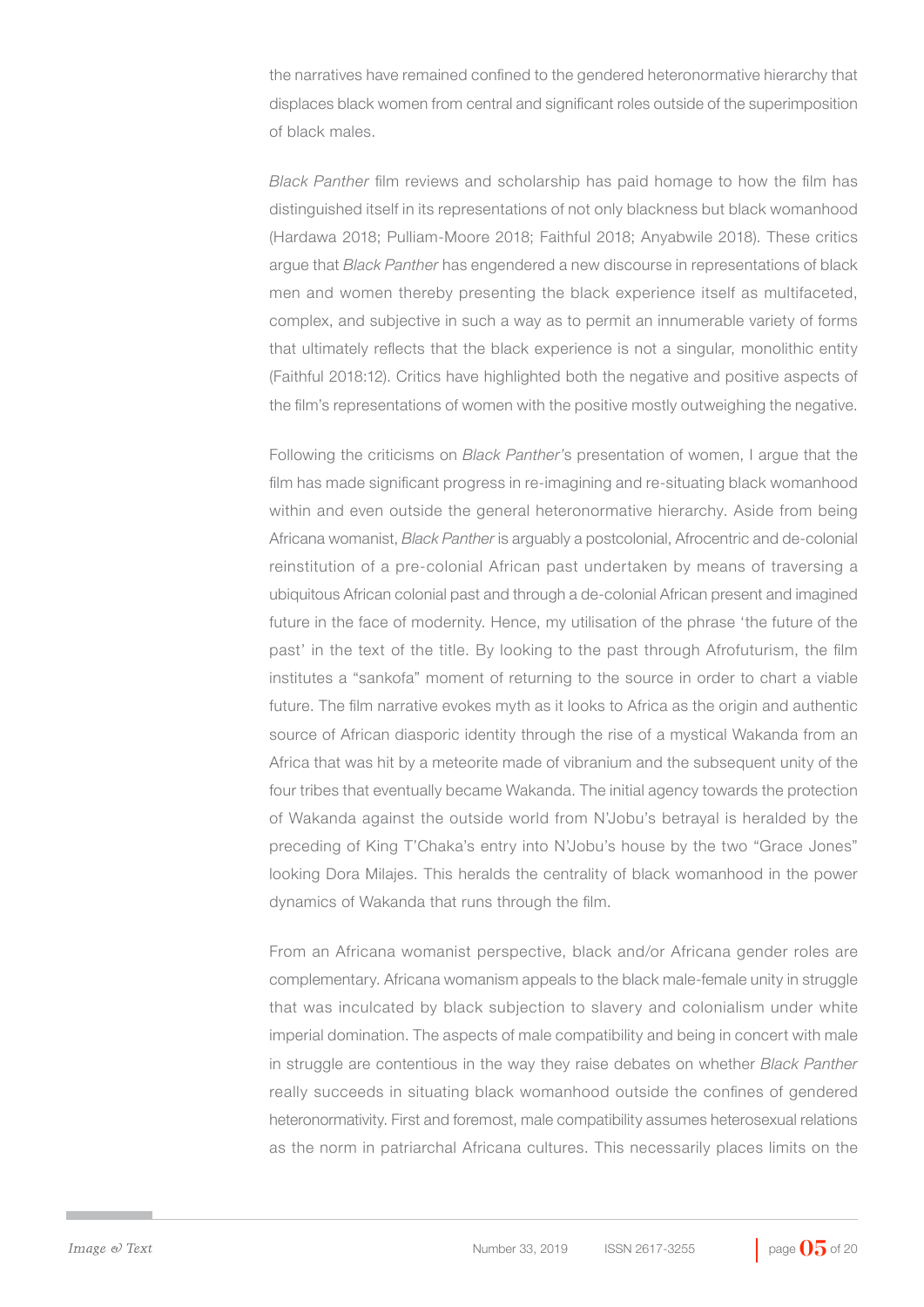

Okoye (Danai Gurira) and Nakia (Lupita Nyong'o) with T'Challa (Chadwick Bosman) ©MARVEL (fair use copyright permission).

extent to which Africana women can resist patriarchal domination although the women in *Black Panther* (Coogler 2018), seem to have some degree of individual independence and autonomy in decision making even as they answer to their men. Hence, Nakia can stubbornly decide not to be the Queen and continue to be a spy and work on saving non-Wakandan victims of war and T'Challa finally adopts her idea of helping oppressed peoples outside Wakanda. In this regard, it may be argued that Africana womanism champions negotiation and harmonious relations between black men and women as opposed to western feminism's overt resistances to patriarchy, hence the precedence of race over sex in Africana womanism.

Africana womanism as a theoretical standpoint sorely coined for women of African descent and grounded in African culture (Hudson-Weems 1993:24) places black women at the centre of agency from family to national politics. The contention with this theoretical positioning of black women is that they may play significant and immutable roles but they do not rule. Africana womanism has been criticised for its complacency to patriarchal domination through the inclusion of black men which is ascribed to years of phallocentric socialisation (Ogundipe-Lesley 1994). Thus, in *Black Panther* (Coogler 2018) the Dora Milaje are an all-woman army in the service of Wakanda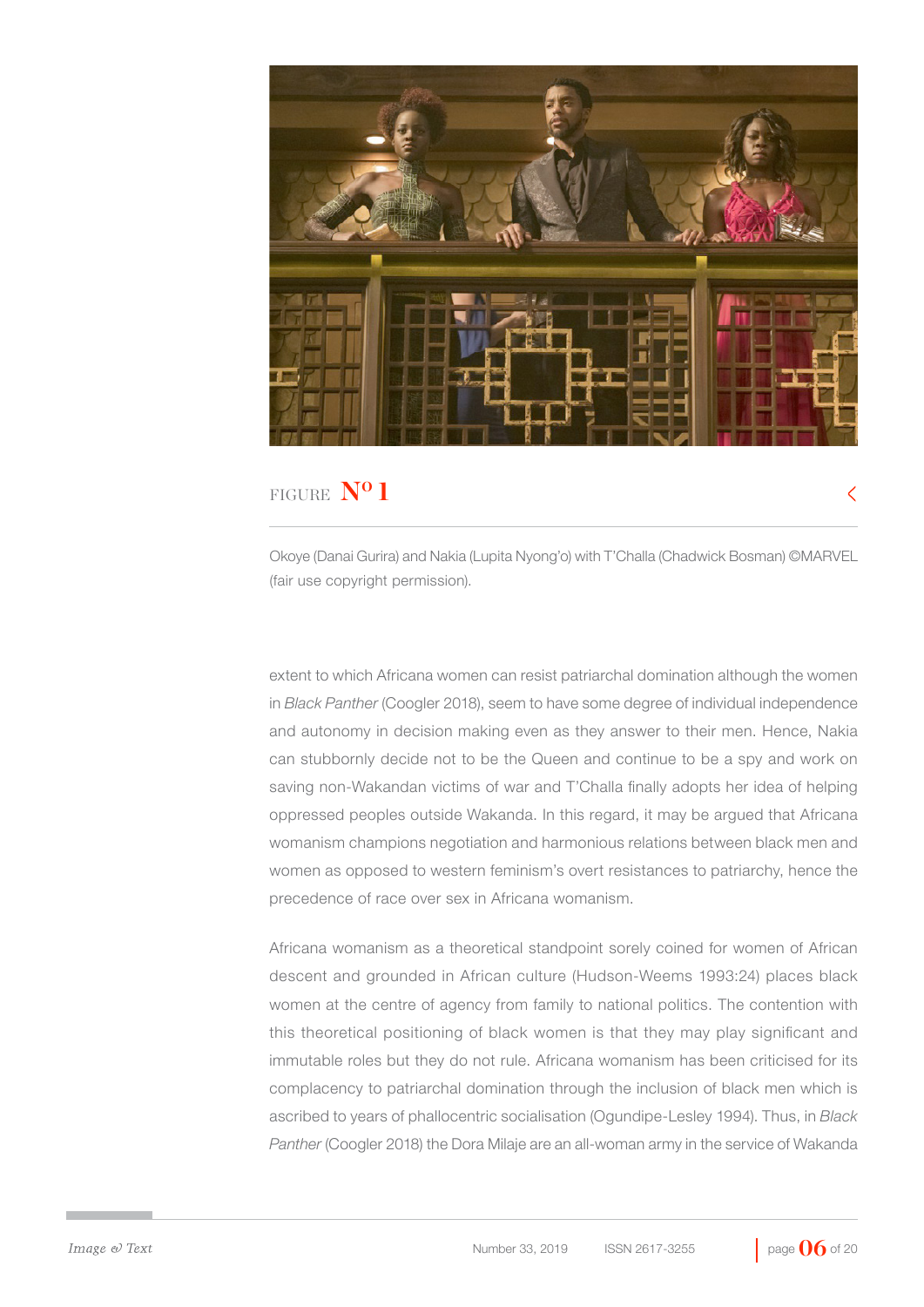which is led by a patriarchal monarchy. The centrality of the women in the film is apparent in the way they occupy spaces; they dominate the *mise-en-scène* and are present at every significant event. From the Dora Milaje, who are led by Okoye, to the women in the familial monarchy, the patriarch's survival is reliant on the resilience of its women. When King T'Chaka is murdered, it is Okoye, the Queen mother Ramonda, the prince's sister Shuri and the prince's fiancé Nakia who support and somewhat propel prince T'Challa to the throne. When the throne is usurped by Erik Killmonger at the assumed death of T'Challa and the consequent threat to Wakanda's sovereignty, it is their responsibility to protect and restore Wakanda's interests. Thus, Okoye remains to safeguard Wakanda out of loyalty to the throne while Nakia takes responsibility for the future restoration of Wakanda by plucking the healing herb that will resuscitate the dying Prince T'Challa. Meanwhile, Shuri continues her innovative role of driving Wakanda's technology as she makes sure to escape with the kimoyo beads while the Queen mother continues with her maternal duty as she escapes with her children to seek exile and help from King M'Baku of Jabari.

Elsewhere, I have argued that Africana womanism is multi-dimensional and flexible in focus because it not only references the black woman's experience but inherently assumes other theoretical formulations such as Afrocentrism, postcolonial theory, and Afrofuturism in the context of the current paper, as it seeks to speak to the whole black experience (Chikafa 2017:29). From the analysis above, this makes an Africana womanist critique of patriarchy more complex than it may seem at the outset. An example of this complexity is represented in Makgato, Chaka and Mandende's (2018) institution of an Africana womanist's resistance to patriarchy which in some instances contradicts the characteristics of the protagonist's embodiment of Africana womanist characteristics because her resistance is individualistic and runs contrary to aspects of family centredness. The women's centrality in the politics of Wakanda places more precedence on the commitment to the wholeness of Wakanda peoples and the state's sovereignty than to the women's individual subjectivities. Therefore, the women's roles privilege the communal over the individual. Anyabwile (2018), using Alice Walker's womanism opines that womanism transcends the limitations of patriarchal hegemonies because of contextual specificities. He echoes Alice Walker (1983) and contends that through Walker's sensibilities to the experiences of the American South there was such a thing as acting "womanish" by pushing socially accepted boundaries while appreciating women's culture, women's sensibilities and at the same time being committed to the survival of whole peoples. Although Hudson-Weems (1993) dissociates her Africana womanism from Walker's womanism, the relationship here is apparent.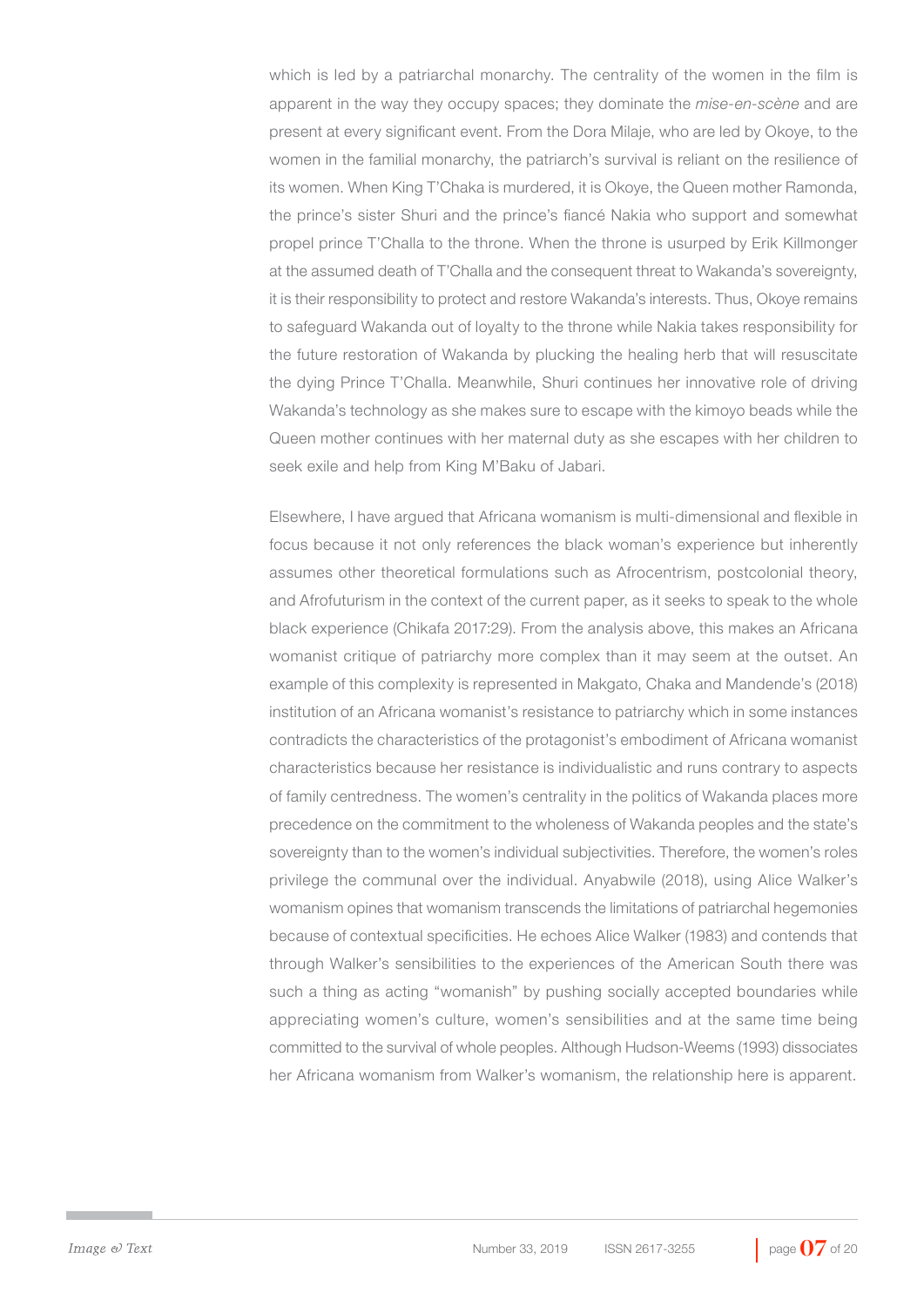

Ross (Martin Freeman) ©MARVEL (fair use copyright permission).

#### FIGURE **N**<sup>o</sup> **2**

Shuri (Letitia Wright), Nakia (Lupita Nyong'o), Ramonda (Angela Bassett), and Everette K

From an Afrofuturist perspective, it is essential that black men and women as subjects of colonial history should maintain harmonious relations so as to enable the realisation of sustainable futures for Africa. Even as the patriarchy is dominant, there is room for the women to question patriarchal decisions and act autonomously as illustrated by Nakia's support for Wakanda's outside engagement. The patriarchal set up renders the women subordinate but their representation awards them independence and strength of character that pits them as equal to their male counterparts. Some critics have argued that Wakanda is patrilineal and not patriarchal in a pejorative sense (Anyabwile 2018:4). In this kind of social structure, Shuri and Nakia could possibly lay claim to the throne but do not do so because 'the culture values the role of men in society'. In what George Faithful (2018:3) refers to as the redemption of blackness in *Black Panther* the male and female characters have their own narratives, trials, flaws, conflicts, and opportunities for growth. Faithful rightly opines that Okoye prevails against her enemies in combat because of her superior situational awareness, reflexes, and expertise rather than because of her brute strength which is, in fact, an expression of her mental precision (2018:6). In contrast, Faithful characterises T'Challa as a complex leader who is bold in battle, measured in his words, and cautious in his foreign policy and yet prone to take significant personal risks in covert action (2018:4). Thus, the men and women of Wakanda are equal, but different (Anyabwile 2018).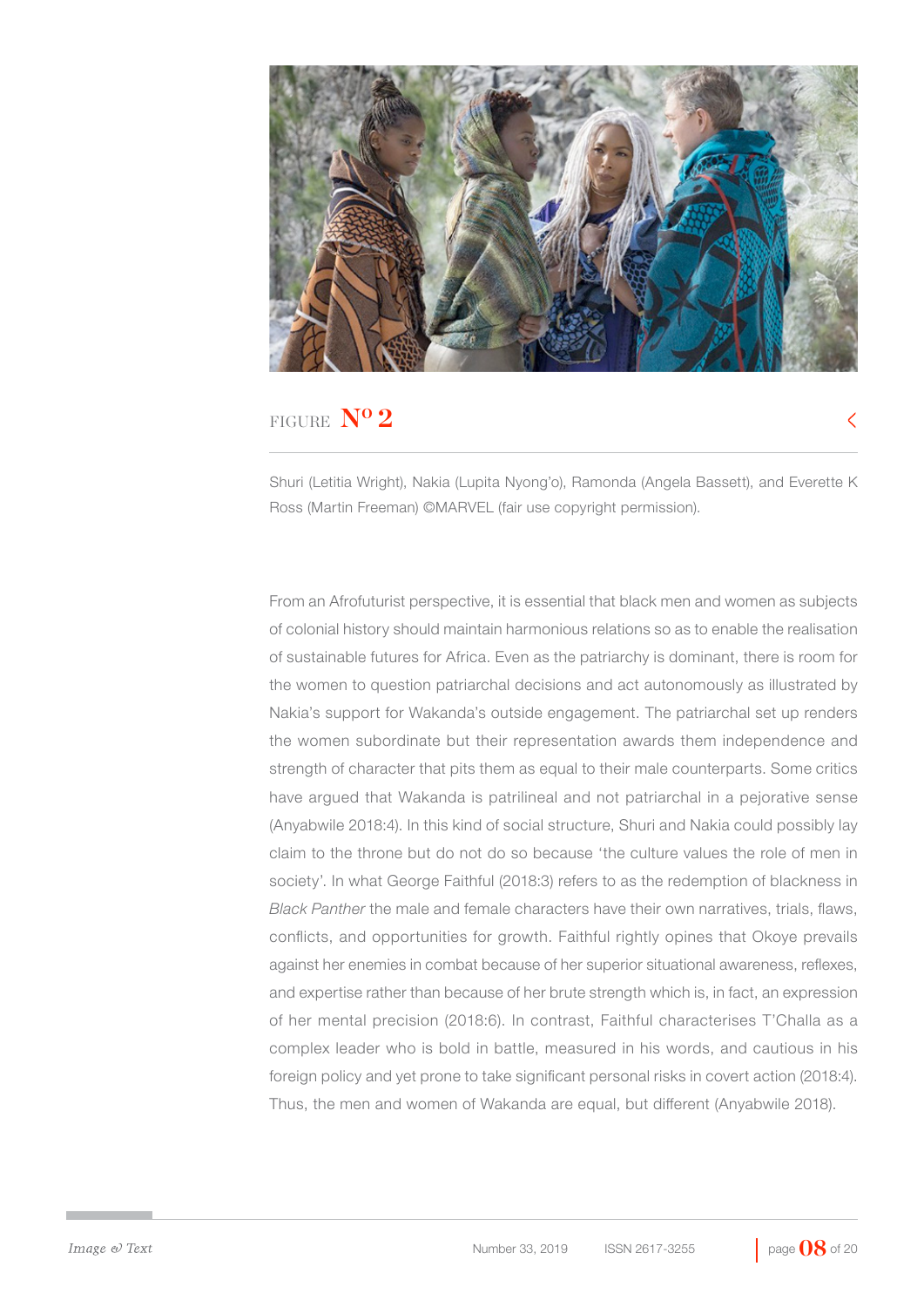In essence, the black women of *Black Panther* are an ensemble that is not new to the African narrative. In the context of the film, they are drawn from a diverse African and African diaspora pool of black actresses that may be termed 'sisters of the screen' to borrow from Beti Ellerson's (2000) nomenclature for black women across Africa and the diaspora working in film. The central role that the women play in the sociopolitical and economic welfare of Wakanda is imitative of the scholarly and historical claims of African women's autonomy in the continent that is argued for by scholars such as Ife Amadiume (1987), Zulu Sofola (1998) and Ousmane Sembene's representations of their pivotal role in Africa's resistance to colonialism in his films *Emitai* (Sembene 1971) and *Ceddo* (Sembene 1977).

The women of *Black Panther* essentially represent an embodiment of the Africana womanist eighteen characteristics of an Africana woman and these are spread across their different roles and personalities. Hudson-Weems identifies the following characteristics of an Africana womanist: '(1) a self namer and (2) a self-definer, (3) family centred, (4) genuine in sisterhood, (5) strong, (6) in concert with male in struggle, (7) whole, (8) authentic, (9) a flexible role-player, (10) respected, (11) recognized, (12) spiritual, (13) male compatible, (14) respectful of elders, (15) adaptable, (16) ambitious, (17) mothering and (18) nurturing' (Hudson-Weems 1998:1814-1815).

*Black Panther* (Coogler 2018) women's embodiment of these characteristics is phenomenal and has been presented as such by many critics. Anyabwile (2018) and Faithful (2018) respectively place the women in name categories to reflect on their embodiment of these characteristics. Anyabwile refers to Nakia as 'the down black woman' because she gives up the possible comforts of the Kingdom as its queen for the survival and wholeness of peoples through the saving of oppressed women in the Chibok forest (2018:1). Faithful, on the other hand, refers to Nakia as 'the spy'. These categories for Nakia position her as an embodiment of Africana womanist ethos, as the down woman she has the subjectivity to name and define her experience and be adaptable as the circumstances demand. As a spy, she has a more independent and yet communal role to play, albeit independently, alongside her male counterpart in a way that makes her a flexible role player and an ambitious woman. Only the film subtly fulfils her ambition by way of the compromise that T'Challa finally takes as he gives in to Nakia's opinion that Wakanda should engage the world outside Wakanda and offer assistance where its might will benefit many peoples.

Okoye is referred to as 'the loyal black woman' by Anyabwile (2018:2) while Faithful refers to her as 'the warrior'. These two readings of Okoye are diametrically opposed in the sense that Anyabwile's positions her in the normative role of womanhood in the African setup. Thus, as an Africana woman, she is both a loyal soldier and a beautiful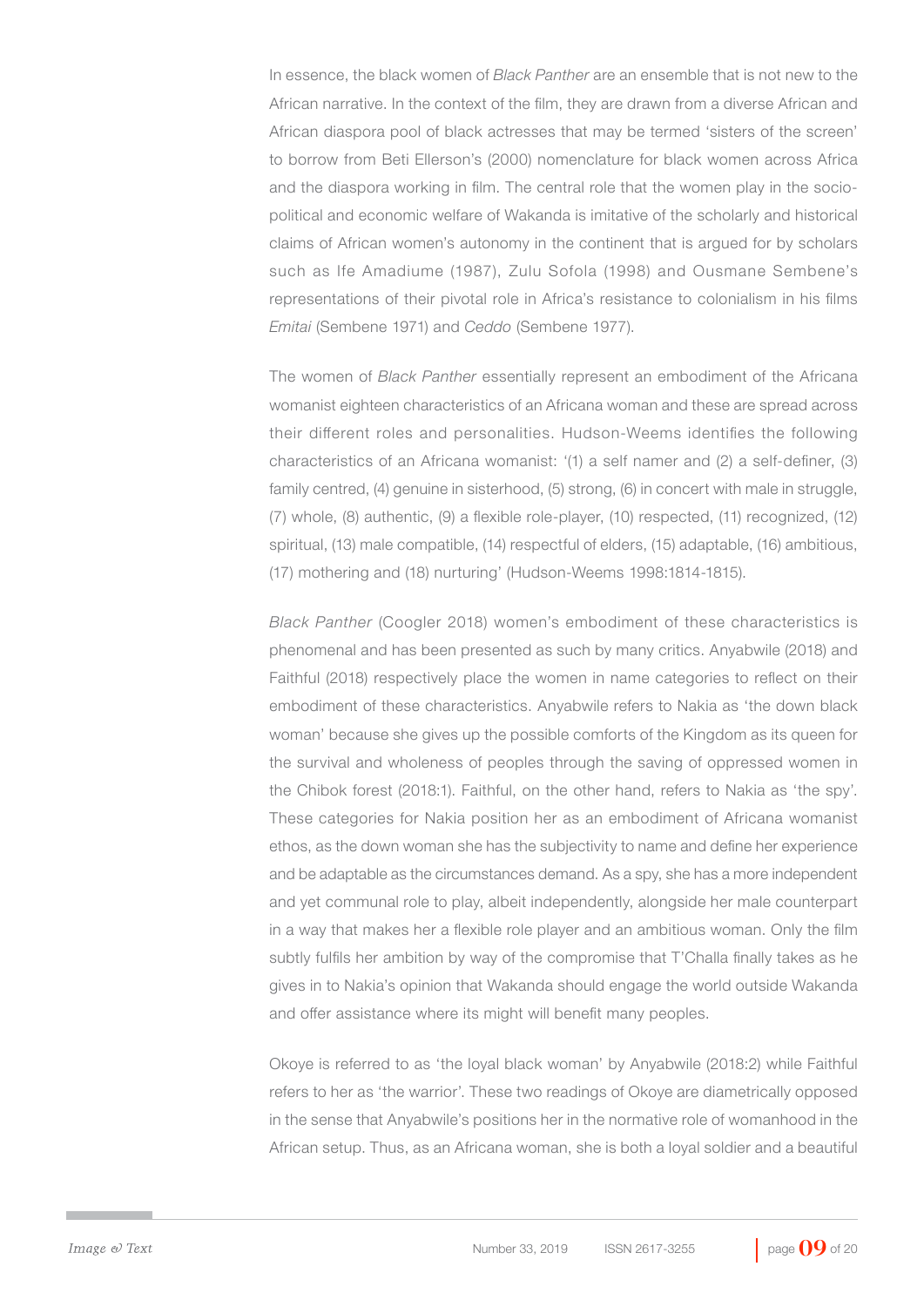

T'Challa (Chadwick Bosman) with Nakia (Lupita Nyong'o), Okoye (Danai Gurira) and Ayo (Florence Kasumba) ©MARVEL (fair use copyright permission).

woman who can be a suitable spouse. There is no overt militancy in such an embodiment as opposed to how as a warrior she can act independently, outside the idiosyncrasies of normative womanhood. In this regard, Africana womanist characteristics appear to be limiting on the overt expression of the black woman experience outside of the normative everyday interactions of African womanhood. Being a self-namer, selfdefiner, and flexible role player seems to be empowering while being family centred, mothering or nurturing seems to place boundaries on the extent to which women can be powerful and liberated. This is also apparent in how the two critics perceive of Ramonda as 'the motherly black woman' (Anyabwile 2018:3) and 'the conscience of a nation' who is consistently bound by tradition, honour and family (Faithful 2018:7).

Of all the women in *Black Panther*, Shuri presents the most powerful representation of an Africana woman. She is a genius and there is some consensus to the fact that she is indeed a genius. Shuri embodies other womanly characteristics in the Africana womanist sense but what really defines her is her pivotal role as the technocrat of Wakanda. She is the scientist, engineer, and technological inventor and strategist at the centre of Wakanda's techno-political genius. Her role as the woman who presents gadgets to the protagonist is in place in the Africana womanist frame of reference, but is a significant subversion of Hollywood representational practice where it is solely males who assist each other at that level. That and the power of the Dora Milajes are a classic win for black women in *Black Panther*.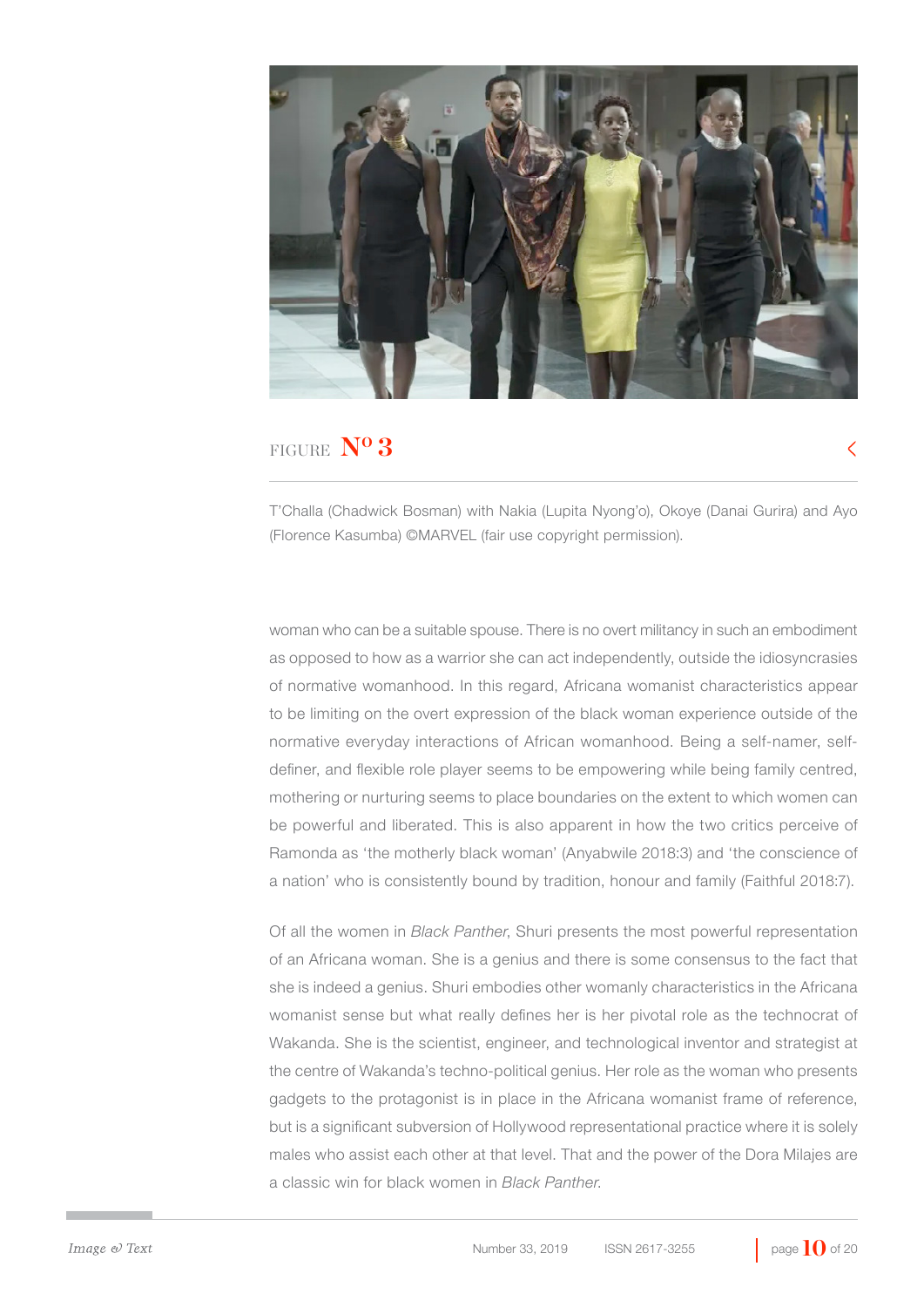

Shuri (Letitia Wright) sitting in the lab ©MARVEL (fair use copyright permission).

## The Intersection of Africana Womanism and Afrofuturism in *Black Panther*

At the heart of Africana womanism and Afrofuturism is the representation of black people as an imagined community (Anderson 1983). Beyond any nationalistic premises for identification, black people, represented in both theoretical postulations, are imagined through a shared history of imperial domination; and patriarchal domination for black women, among other forms of othering. These forms of othering are manifested through subjective experience and social struggles. In addition, as intimated earlier, the Afrofuturist-Africana womanist orientation of *Black Panther* resonates with broader discourses in the Africanist canon including postcolonial and decolonial subjectivities. Taking this as my point of departure in interrogating the intersection of Africana womanism and Afrofuturism in *Black Panther* I argue that these theoretical underpinnings are more or less two sides of the same coin and can be complementary, not only in the Africanist canon but in the expression of black futures.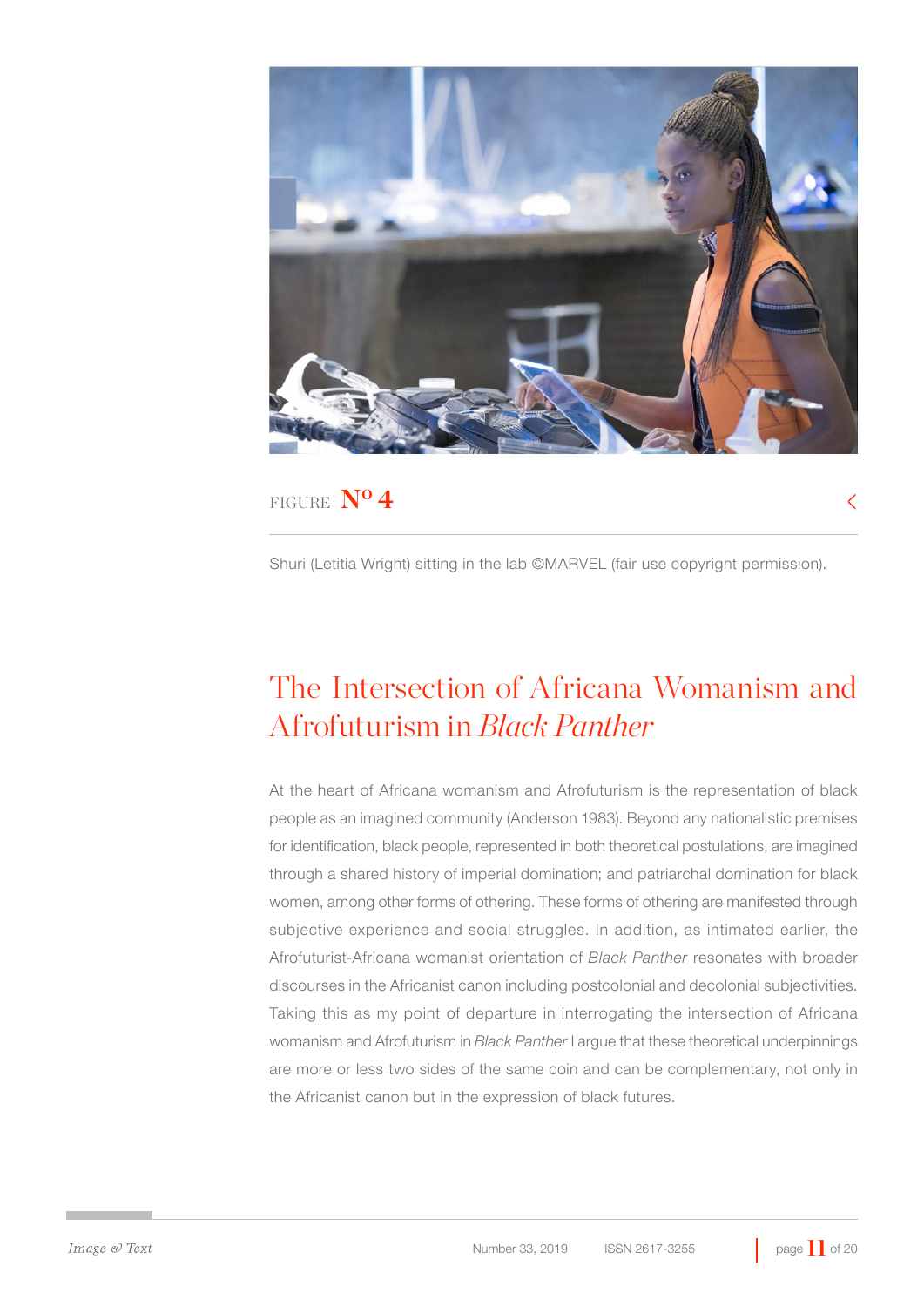Africana womanism and Afrofurism are both multi-dimensional and flexible in focus. Both theoretical postulations assume the postcolonial and Afrocentric project which opens them up to a broader political focus. In their signaling the future of the past, they represent a reclaiming and re-signaling of African cultures and history as means of black liberation and innovation. Both theoretical postulations are thus implicit within the post-colonial discourse of the west and the rest of us, hegemony and resistance, the western subject and the other (Spivak 1988; Bhabha 1994; Said 1978) as well as the Afrocentric centralisation of Africa and its peoples. Thus, Afrofuturism and Africana womanism in *Black Panther* mediate "brave black worlds" through the intersection of race, science, speculative fiction, black culture, African tradition and technology which speaks to ideological expression of racial identity and black futurism (Nama 2009:135).

In an Afrofuturistic reconfiguration of history, Africa is critically and creatively renamed Wakanda. Naming is as central to Afrofuturism's reclamation of history as it is to Africana womanism's concept of nommo, which expresses the power of naming and self-definition to establish the concreteness of experience (Hudson-Weems 1993). Naming is potent in the Afrofuturist narrative of *Black Panther* because it gives new meaning to the history of Africa. The origin story of Wakanda is realistic as it presents that Wakanda was not a utopia as it was made up of five constantly warring tribes four of which were later reunited under the first Wakanda king while the Jabari tribe chose to isolate themselves in the mountains. Internal conflict in Wakanda is visible even through N'jobu who betrays Wakanda's secret to Klaw. The narrative of N'jobu's betrayal is significant in the way it inverts the African and African diaspora historical narrative that has often identified Africans in Africa as having betrayed their clansmen during the transatlantic slave trade for material gain. In *Black Panther*, the conflict culminates from divergent political and economic interests whereby Wakanda's future is at stake if it opens its doors for international interference. N'jobu's mission in America thereby breeds the African diasporic identity through the birth of a son Erik Killmonger, a birth that will problematise African identity and endanger Wakanda's autonomy.

The significance of naming is also shown in the film where people are asked "*ungubani*" ("who are you?"). In the face of possible defeat in combat with M'Baku T'Challa regains his strength and defeats his opponent when his mother shouts, "show him who you are". The same agency that nommo brings to Afrofuturism in the film is signaled in the women's sense of agency as self-namers and self-definers. Okoye, Nakia and Shuri are shown to be independent and to have causative agency as self-namers and self-definers. They are comfortable in their roles, identities and responsibilities. Okoye as the leader of the Dora Milaje defines her loyalty to the throne and asserts that she is willing to stay attached to the throne even at the expense of her loved ones the most glaring of which is her affirmation to her husband that she would even kill him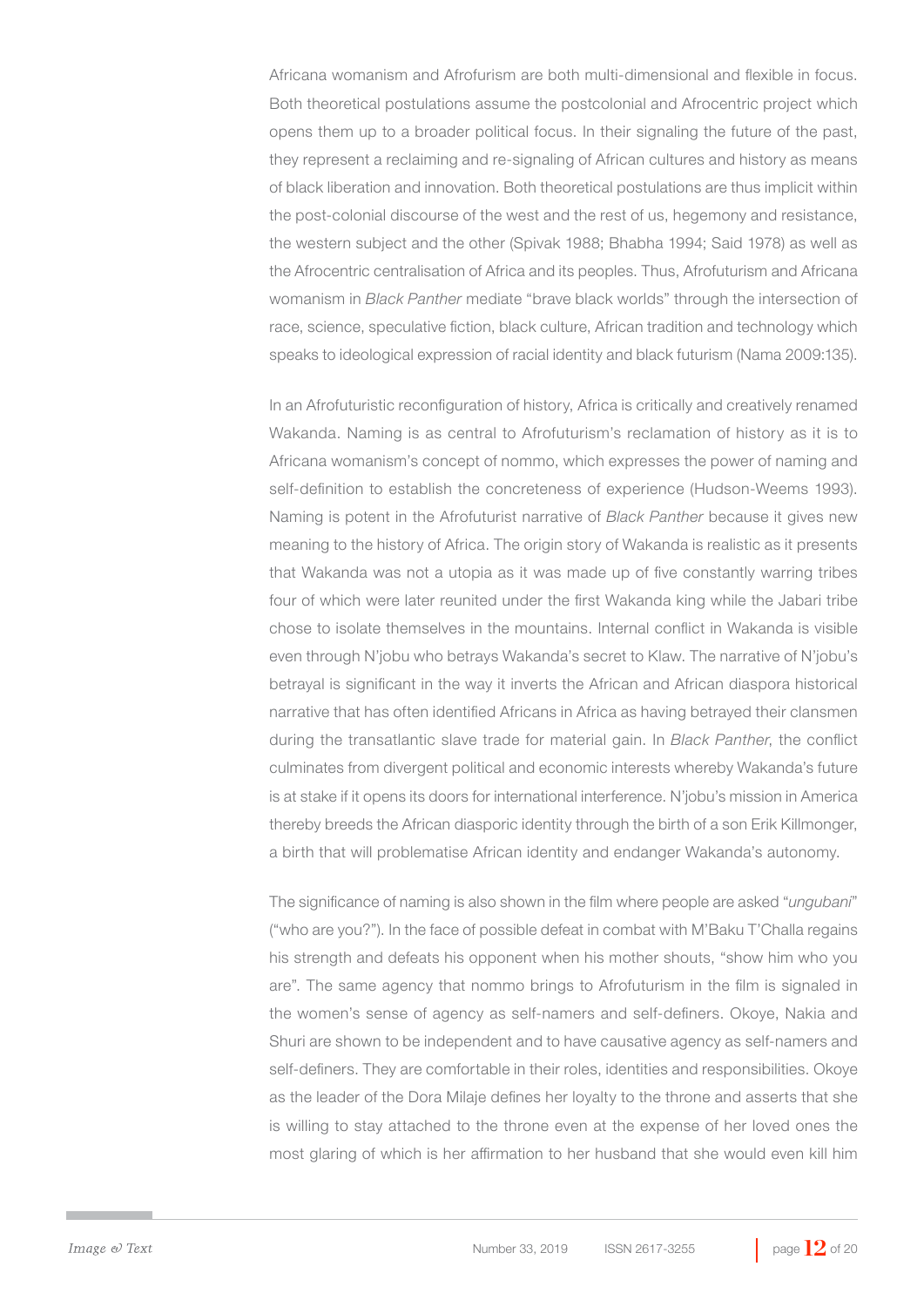for Wakanda. Her experience necessitates that she put her people first before her personal desires. Okoye's loyalty pays off as it strategically positions her for the final fight for the throne on T'Challa's return.

The significance of naming to the narrative of *Black Panther* can be understood in Kwodo Eshun's argument that assembling counter-memories that contest the colonial archive situates the collective trauma of slavery as the founding moment of modernity (Eshun 2003:288). Africana womanism as an anti-western feminist articulation of the black woman's race, class, and sex experience is a bold confrontation of the trauma of imperial, racial, and patriarchal domination which makes room for the re-inscription of black women's past, present and future. Even the Killmonger subplot in the film addresses the trauma that continues to shape the contemporary era and allows for an Afrofuturistic re-orientation.

On discovering that his father murdered his brother N'jobu, T'Challa seeks to make reparations by admitting Killmonger into his legitimate home and accepting his challenge to the throne, even at his own peril. Aside from his legitimacy in Wakanda, Killmonger also represents the threat of colonial subjugation through carrying on relations with western imperialism whose characteristics he imbibes in his thirst for power and vengeance against Wakanda. Nonetheless, even when Killmonger is defeated after the long, drawn out battle at T'Challa's return, T'Challa offers to reconcile with Killmonger who remains obstinate and asks to be buried in the ocean with his ancestors who jumped from ships, 'cause they knew death was better than bondage'. Thus, to concur with Eshun's argument, when it comes to Afrofuturist themes it is never a matter of forgetting what it took so long to remember, rather, the vigilance that is necessary to indict imperial modernity must be extended into the field of the future (Eshun 2003: 289). In essence what *Black Panther* as an Afrofuturistic narrative has done is to reorient black history and 'the intercultural vectors of Black Atlantic temporality towards the proleptic as much as the retrospective' (Eshun 2003:289). Thus, the Afrofuturistic thrust of *Black Panther* significantly shifts knowledge and power dynamics and more importantly now that power operates predictively as much as retrospectively. Through and beyond the Killmonger sub-plot and his subsequent death, *Black Panther* predictively reconfigures the whole colonial and modern narrative to define a progressive future.

The envisioning, management and delivery of a reliable future in *Black Panther* does not happen in isolation of Africa's women who are also key players in the present and future. The Africana womanist representation of black womanhood in *Black Panther* is significant because it is removed from western feminism. Unlike western feminism, Africana womanism gives precedence to race before class and gender (Hudson-Weems 1998). Western feminism has ostensibly been associated with middle class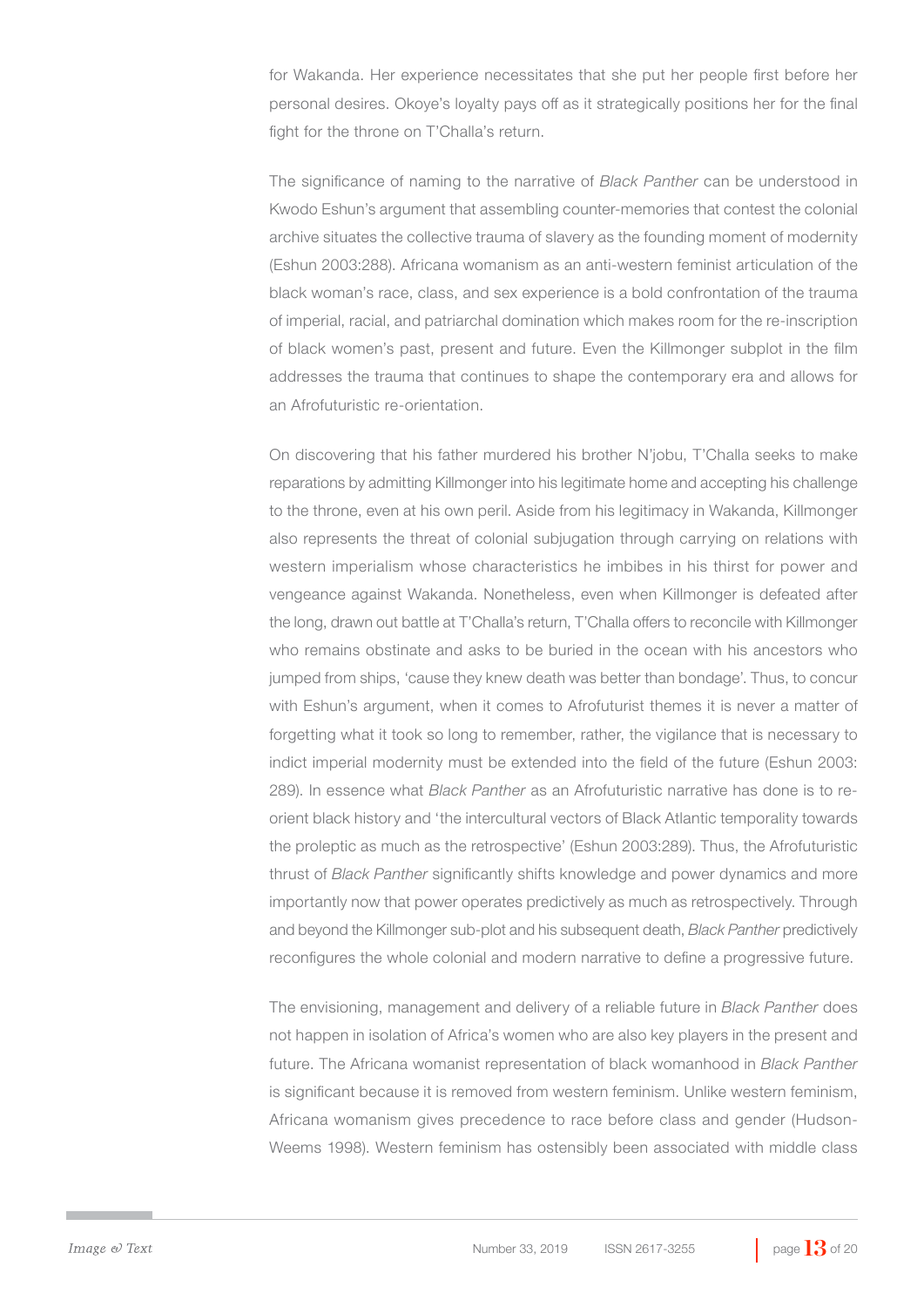white women and their search for equality with their male counterparts thereby giving precedence to gender and sexuality over other subjectivities. By giving precedence to race and class, Africana womanism specifically prioritises black women's identities and subjectivities in an arguably culturally relative way. The theoretical postulation is thus able to retrospectively and predictively reposition black gender relations. More so, because Africana womanism is not disengaged from African everyday experiences in social spheres including the family, the community and religion, and allows for a smooth transition and/ or analogy between the past and the present. It positions the past gender relations in dialogue with present and speculative future relations.

The film presents a subversion of racial and gender stereotypes that would divide black men and women and put to question the authenticity of black male-female relations. It has been argued that the power of women in African societies is a major component of Afrofuturism (Hardawa 2018). Black women are represented as crucial to organic African existence on a spiritual plane. By organic African existence is meant the biological, physical, and spiritual cosmological makeup. Not only are the women at the centre of Wakanda's technological life through Shuri's innovations but they are also the essence of Wakanda's tangible and intangible cosmological existence. The mythology of Wakanda locates black women at the heart of black spirituality. In the African cosmos, spirituality and womanhood are often linked and the woman as mother is considered a giver of life (Chikafa 2017:176). The Africana woman is spiritual and the African woman is, 'the highest incarnation of wisdom; the future and the fate of the community depend decidedly on her' (Bujo 1998:124). As Bujo (1998:125) further argues, the African woman's role involves promoting and developing life in a variety of its forms and this is what we see in *Black Panther*'s women. Like Bujo's genealogy of African women and spirituality shows, the women in *Black Panther* have a special relationship with the invisible world, a relationship that is crafted through the process of giving birth, which is linked to ancestors and God as the original source of life (Bujo 1998:125).

Furthermore, spirituality as an Afrofuristic theme in *Black Panther* is given more import in its expression through the women. The mythical black panther of the Wakanda origin story is a goddess – a woman spiritual being that provides guidance to the King(s) of Wakanda. Her presence throughout the film is ubiquitous - she is embodied in the panthers that prowl alongside former kings in the ancestral plains; in panther iconography which marks T'Challa's gear, in Shuri's hand blasters; and at the mouth of a mountaintop cave overlooking Wakanda. Thus, spirituality as a theme in both Africana womanism and Afrofuturism pushes the *Black Panther* narrative forward with women at the centre. In the film, Ramonda, Shuri and Nakia are at the centre of T'Challa's re-birth. Ramonda as the queen mother implores the ancestors on behalf of T'Challa. M'Baku has preserved T'Challa between life and death by keeping him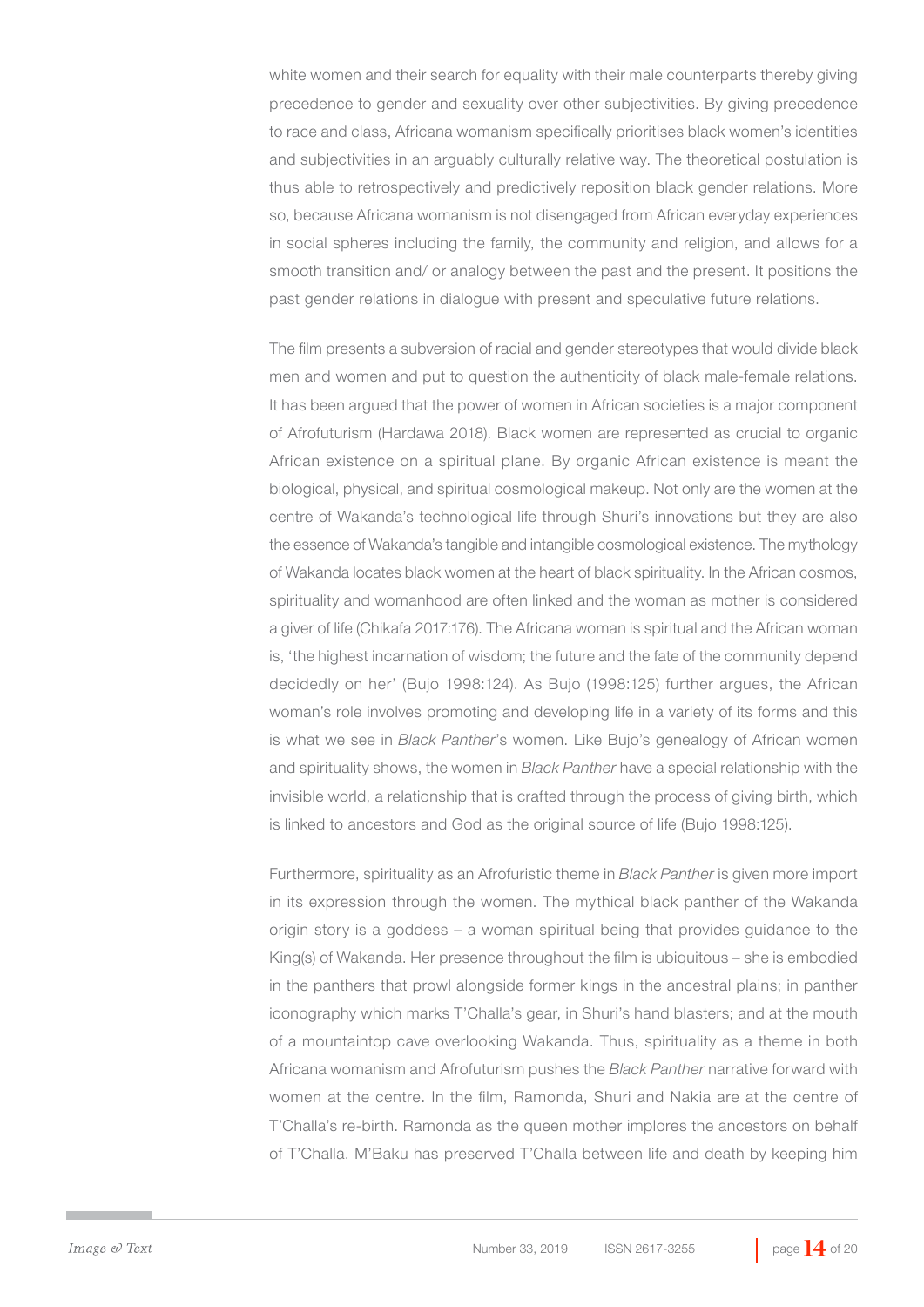

T'Challa (Chadwick Bosman) with Ramonda (Angela Bassett) ©MARVEL (fair use copyright permission).

buried in the snow and it is the heart-shaped herb that Nakia saves from death at Killmonger's hand that will revive T'Challa. Therefore, the three women preside over T'Challa's death and re-birth ritual as they chant to the ancestors and whisper 'wake up T'Challa'. This is a scene that has been replayed a few times before in the film at the challenge for the throne ceremonies and at T'Challa's and Killmonger's respective anointing's as Kings of Wakanda. The women, although not at the centre of the masculinist combat for the throne, are at the helm of the rituals and ceremonies in the presence of the men. Suffice to also point out that Ramonda, Shuri and Nakia negotiate peace with M'Baku's Jabari tribe, the fifth Wakandan tribe that had chosen to isolate itself in the mountains and are thereby able to save Wakanda in tri $\mathcal{D}$  inity.

The quasi death and re-birth rituals in the film are also symbolic Afrofuturist bridges between the past and the present that necessarily informs an enlightened and viable future. Through the rituals, not only a repository relationship with the past is maintained, atonement for past wrongs is also achieved. This is particularly revealed in T'Challa's second death-re-birth scene as he is transported to the land of his ancestors. There he confronts the past through dialogue with his father and out rightly tells him that it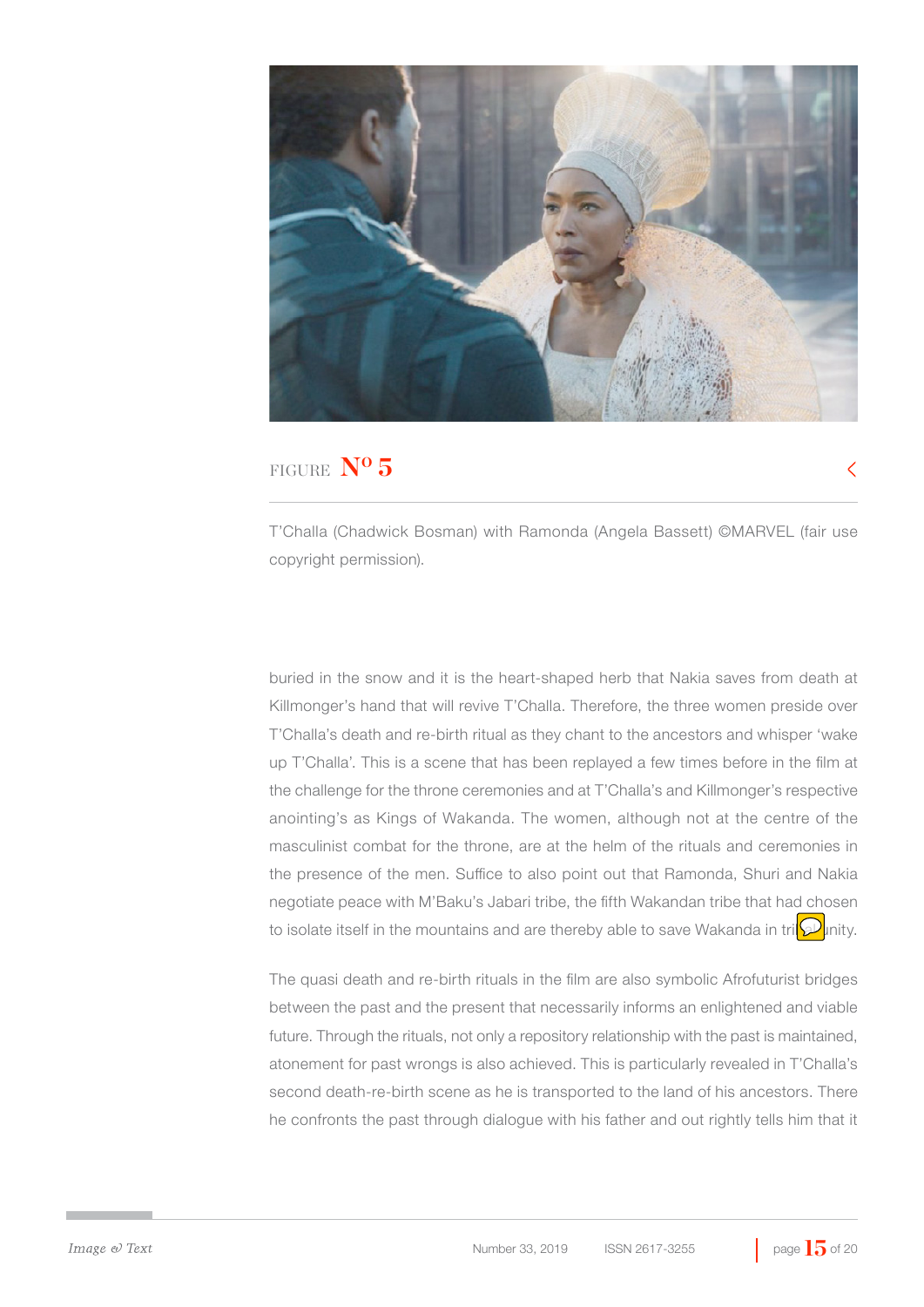

Shuri (Letitia Wright) with T'Challa (Chadwick Boseman) in the lab ©MARVEL (fair use copyright permission).

was wrong for Wakanda to turn away from the rest of the world and for his father to abandon young Killmonger. T'Challa refuses to die so that he can go back and confront "the truth" that his father "chose to omit" in the form of Killmonger who has also turned into a monster of Wakanda's making. T'Challa makes reparations thereof by opening up Wakanda to the rest of the world. Wakanda would open its doors to the world but on its own terms. The future is diplomatically and technologically inverted with the advent of Wakanda into the international terrain of modern capital at the United Nations. Moreover, T'Challa establishes a community center right at the building where N'Jobu was killed and where Erik Killmonger was abandoned. The film ends with the prospect of nurturing a new generation of African and African diasporic pan-African relations; and of course, the technologically innovative centre will be run by Wakanda's versatile women Shuri and Nakia.

Africana womanism and Afrofuturism ostensibly lend *Black Panther* some degree of success in the way that the two paradigms work towards a redemption of blackness. The film achieves this by pushing the boundaries between the unreality of the superhero narrative and the socio-cultural realities of many viewers as it invites them to rethink the kinds of stories they could tell (Faithful 2018). The film has told the story of Wakanda in a way that argues that a community whose past has been deliberately erased and whose energies have subsequently been consumed by searches for a legible trace of its history can imagine possible futures. Furthermore, *Black Panther*'s box office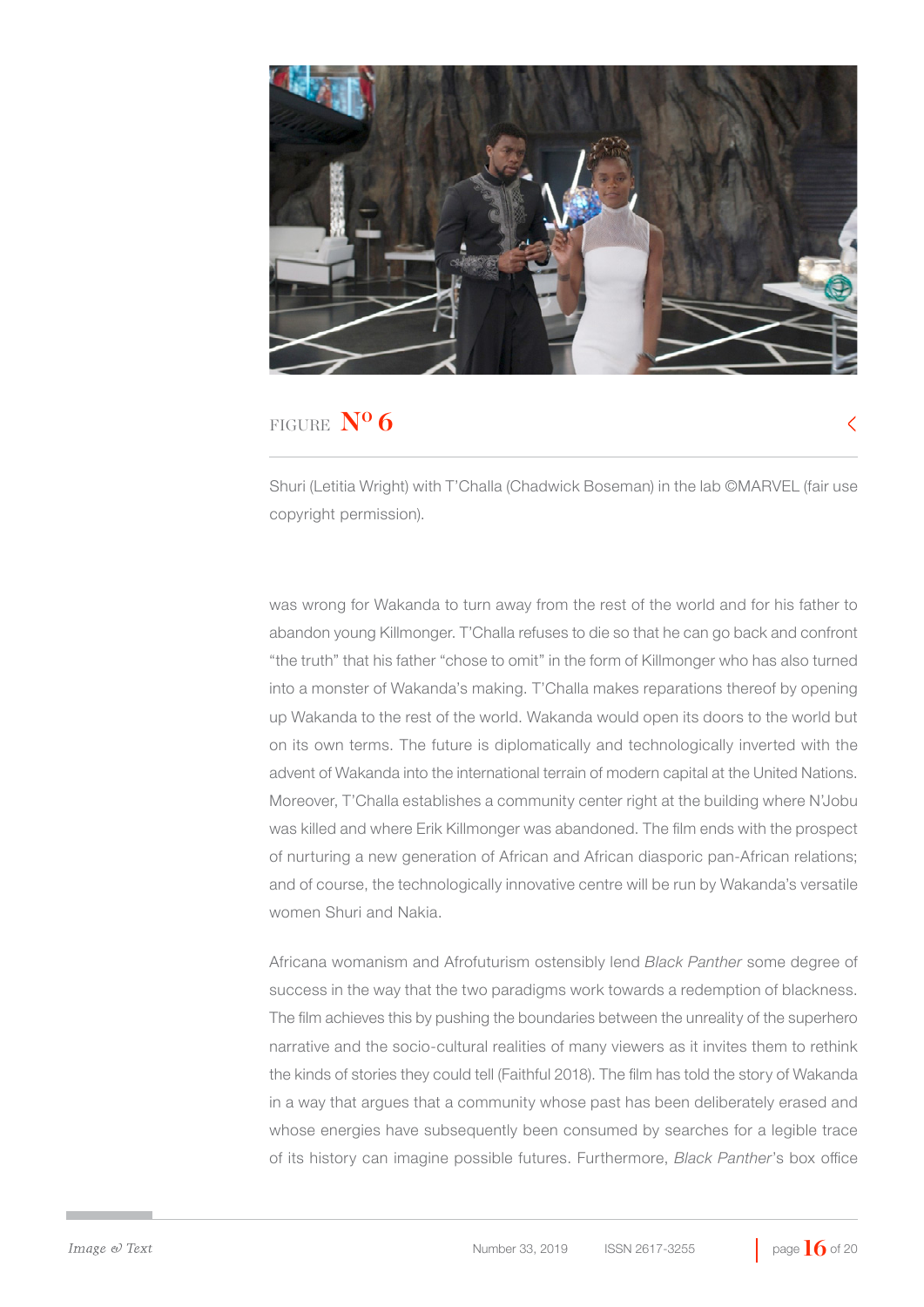success is another representation of the redemption of blackness. Although it poses a complex of meanings for decolonisation and Africanisation even in its socioeconomic implications, it is a giant step towards diversity in Hollywood representations (Waters & Barton 2018).

## Conclusion

*Black Panther* has done considerably well in shifting the conversation on Africa and futurity by centering black womanhood. Besides the crucial African and Diaspora identities interface that the Africa and futures discourse should make, there should be commitment to the wholeness of black peoples which the film *Black Panther* has relatively fulfilled in traversing the Afrofuturistic and Africana womanist canon. Afrofuturistic and Africana womanist thought has proven to be versatile in engaging the imperial archive in a materialistic and philosophical perspective that gives precedence to pertinent postcolonial and decolonial subjectivities that would of necessity position African substance in speculative futures. In essence, there is some improvement on the superimposition of the heteronormative narrative in *Black Panther*. What is of substantial significance in *Black Panther* and its engagement of Afrofuturism and Africana womanism is the political mission behind the theoretical postulations. The historical recovery project behind Afrofuturism in *Black Panther* engages the Nietzschean 'founding conditions of modernity' that are crucial to the African and diasporic past, present and future (Gilroy 1993:178; Yaszek 2006:47). More so given that in representing the future *Black Panther* has tapped into big science, big business and global media thereby strategically positioning Africa within mainstream discourses of power and knowledge production in the futures industry (Eshun 2003; Yaszek 2006:47).

### **REFERENCES**

Amadiume, I. 1987. *Male daughters, female husbands*. London: Zed Books.

Anderson, B. 1983. *Imagined communities: reflections on the origin and spread of nationalism*. London: Verso.

Anyabwile, T. 2018. *The front porch*. [O]. Available: https://thefrontporch.org/2008/02/ the-black-panther-as-afrofuturist-womanist-vision/. Accessed: 2 February 2019.

Bhabha, HK. 1988. The commitment to theory. *New Formations* 5:5-23.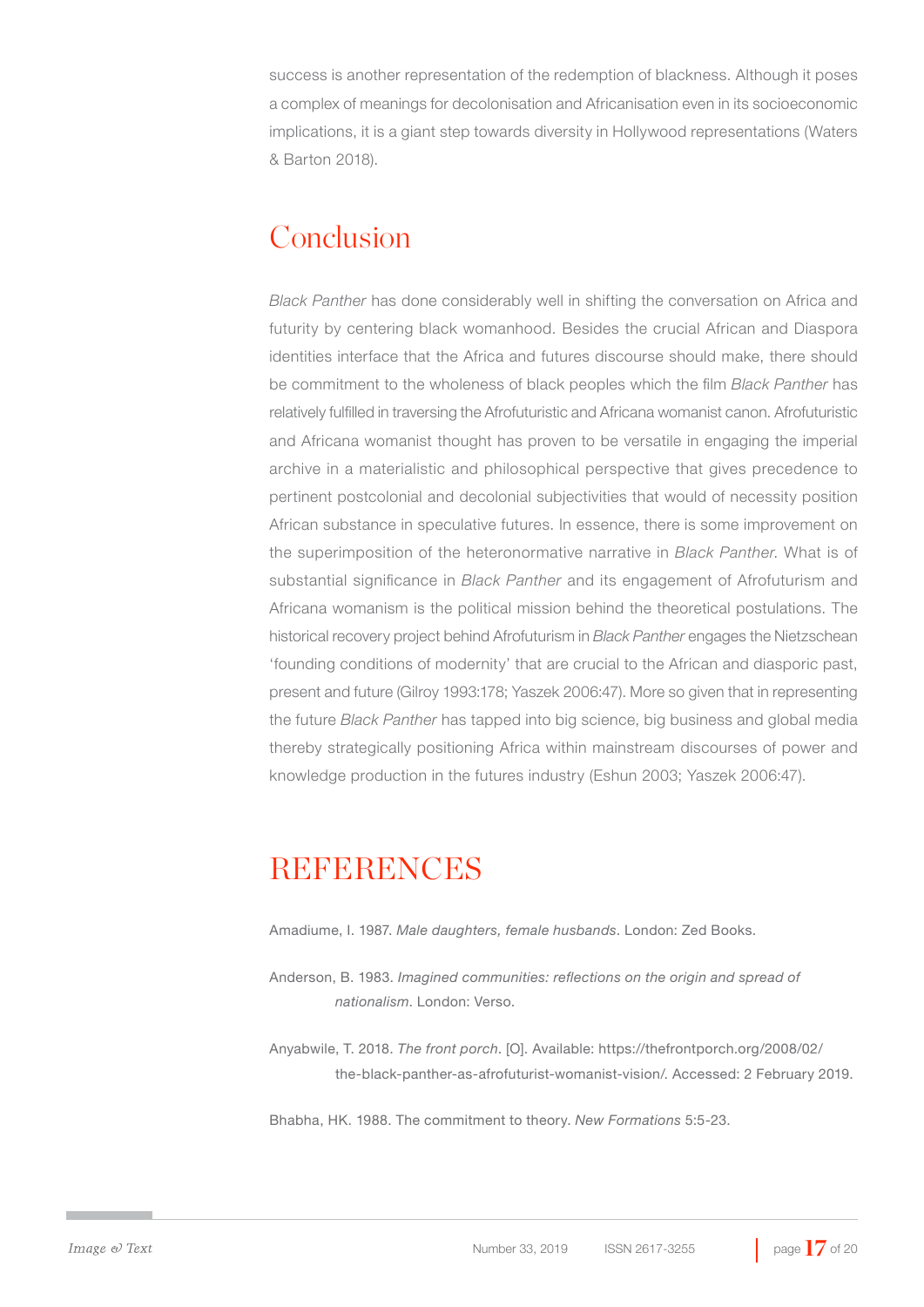- Bujo, B. 1998. *The ethical dimension of community: the African model and the dialogue between North and South.* Nairobi: Paulines Publications Africa.
- Makgato, M, Chaka, C, & Mandende, I. 2018. Theorising an Africana womanist's resistance to patriarchy in Monyaise's *Bokosi Kupe*. *Journal of Black Studies* 49(4):330- 348.
- Chikafa, R. 2017. *Representations of black womanhood in Tyler Perry's and Ousmane Sembene's films*. PhD Thesis. Harare: University of Zimbabwe.
- Coogler, R (dir). 2018. *Black Panther*. [Film]. Marvel Studios.
- Dean, T & Andrews, DP. 2016. Introduction: Afrofuturism in Black theology race, gender, sexuality, and the state of Black religion in the *Black metropolis. Black Theology*  14(1):2-5.
- Dery, M. 1994. Black to the future: interviews with Samuel R Delany, Greg Tate and Tricia Rose, in *Flame wars: the discourse of cyberculture*, edited by M Dery. Durham and London: Duke University Press:179–222.
- de B'beri, E. 2011. Africanity in Black cinema: A conjunctural ground for new expressions of identity, in *Africa, cultural studies and difference*, edited by K Tomaselli & HK Wright. London and New York: Routledge:15-37.
- Ellerson, B. 2012. *Sisters of the screen: women of Africa on film, video and television.*  Trenton and Asmara: Africa World Press.
- Eshun, K. 2003. Further considerations on Afrofuturism. *CR: The New Centennial Review*  3(2):287-302.
- Faithful, G. 2018. Dark of the world, shine on us: the redemption of Blackness in Ryan Coogler's *Black Panther. Religions* 9(304):1-15.
- Gilroy, P. 1993. *The Black Atlantic: modernity and double consciousness*. Cambridge, MA: Harvard University Press.
- Hardawa, D. 2018. *Engadget*. [O]. Available: https://www.engadget.com/2018/02/15/ black-panther-review/. Accessed: 6 February 2019.
- hooks, b. 1992. *Black looks: race and representation*. Boston: South End Press.
- Hua, A. 2013. Black diaspora feminism and writing: memories, storytelling and the narrative word as sites of resistance. *African and Black Diaspora: An International Journal* 6(3):30-42.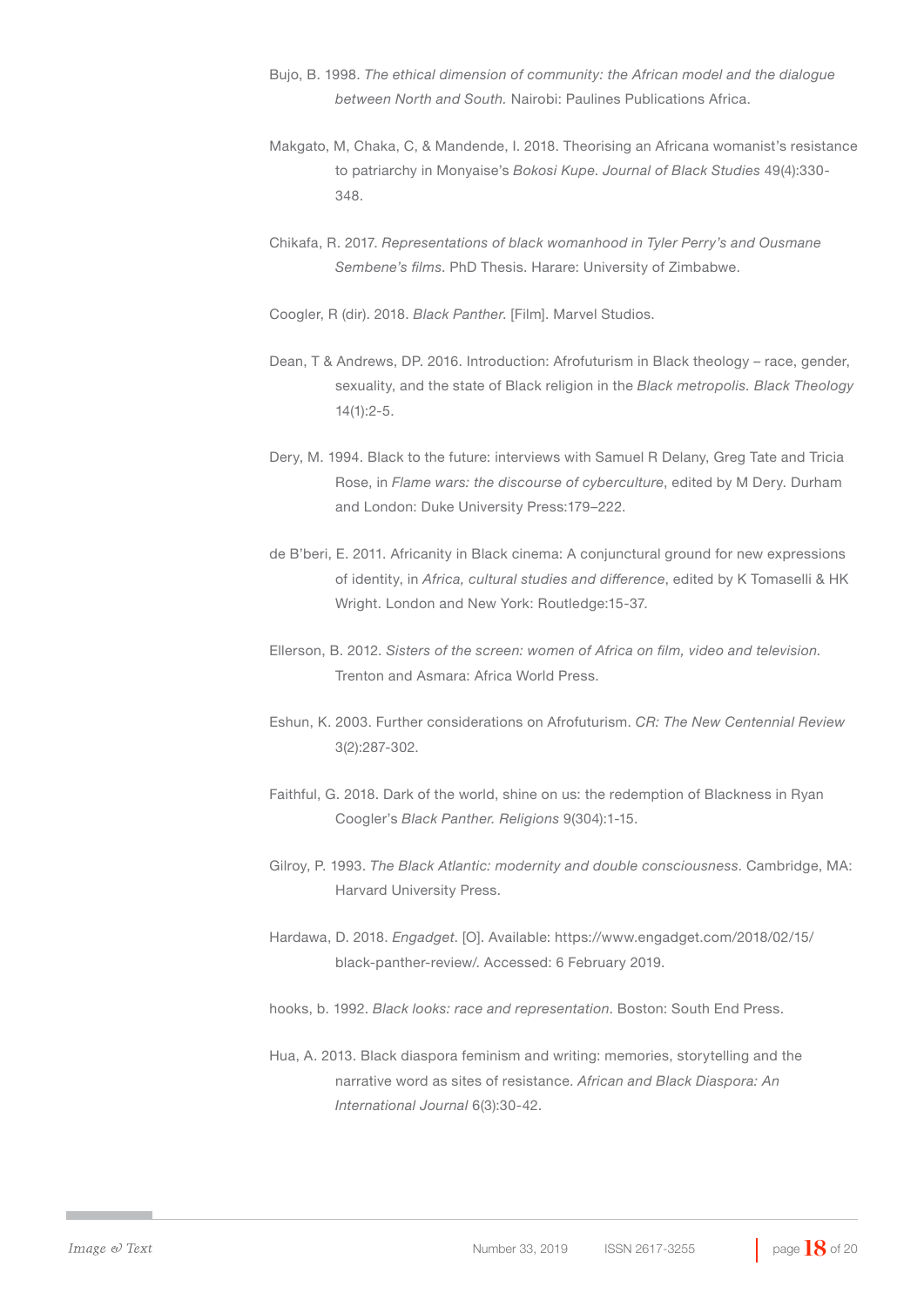Hudson-Weems, C. 1993. *Africana womanism: reclaiming ourselves.* Troy, Mich.: Bedford.

- Hudson-Weems, C. 1998. Africana womanism: A historical, global perspective for women of African descent, in *Call and response: the Riverside anthology of the African American literary tradition*, edited by PL Hill, et al. Boston, MA: Houghton Mifflin: 1812-1815.
- Nama, A. 2009. Brave Black Worlds: Black superheroes as science fiction ciphers. *African Identities* 7(2): 133-144.
- Pulliam-Moore, C. 2018. *Gizmodo*. [O]. Available: https://109.gizmodo.com/black-womenare-black-panther's-mightiest-heroes-182320. Accessed: 6 February 2019.
- Ringer, CD. 2016. Afrofuturism and the DNA of biopolitics in the Black public sphere. *Black Theology* 14(1):53-68.

Said, E. 1978. *Orientalism*. London: Routledge.

Sembene, O. (dir). 1971. *Emitai*. [Film]. Films Domireew.

Sembene, O. (dir). 1977. *Ceddo*. [Film]. Films Domireew.

- Sofola, Z. 1998. Feminism and African womanhood, in *Sisterhood: Feminisms and power: from Africa to the diaspora*, edited by O Nnaemeka. Trenton: Africa World Press:51-64.
- Spivak, GC. 1988. Can the subaltern speak?, in *Marxism and the interpretation of culture,*  edited by C Nelson & L Grossberg. London: Macmillan:22-28.
- The Black Scholar. 2018. [O]. Available: http://www.theblackscholar.org/on-black-pantherafrofuturism-and-astroblackness-a-conversation-with-reynaldo-anderson/. Accessed: 10 August 2018.
- Turman, A. 2015. An Afrofuturist womanist Affair: a book review of the sexy part of the Bible by Kola Boof. *Penumbra*, Issue 2.
- Tounsel, TN. 2015. *The Black woman that media built: Content creation, interpretation, and the making of the Black female self*. DPhil Thesis. Michigan: University of Michigan.
- Waters, C & Barton, G. 2018. *Vox*. [O]. Available: https:www.vox.com/ videos/2018/2/16/17020276/black-panther-box-office-marvel-studioshollywood-diversity. Accessed: 2 February 2019.